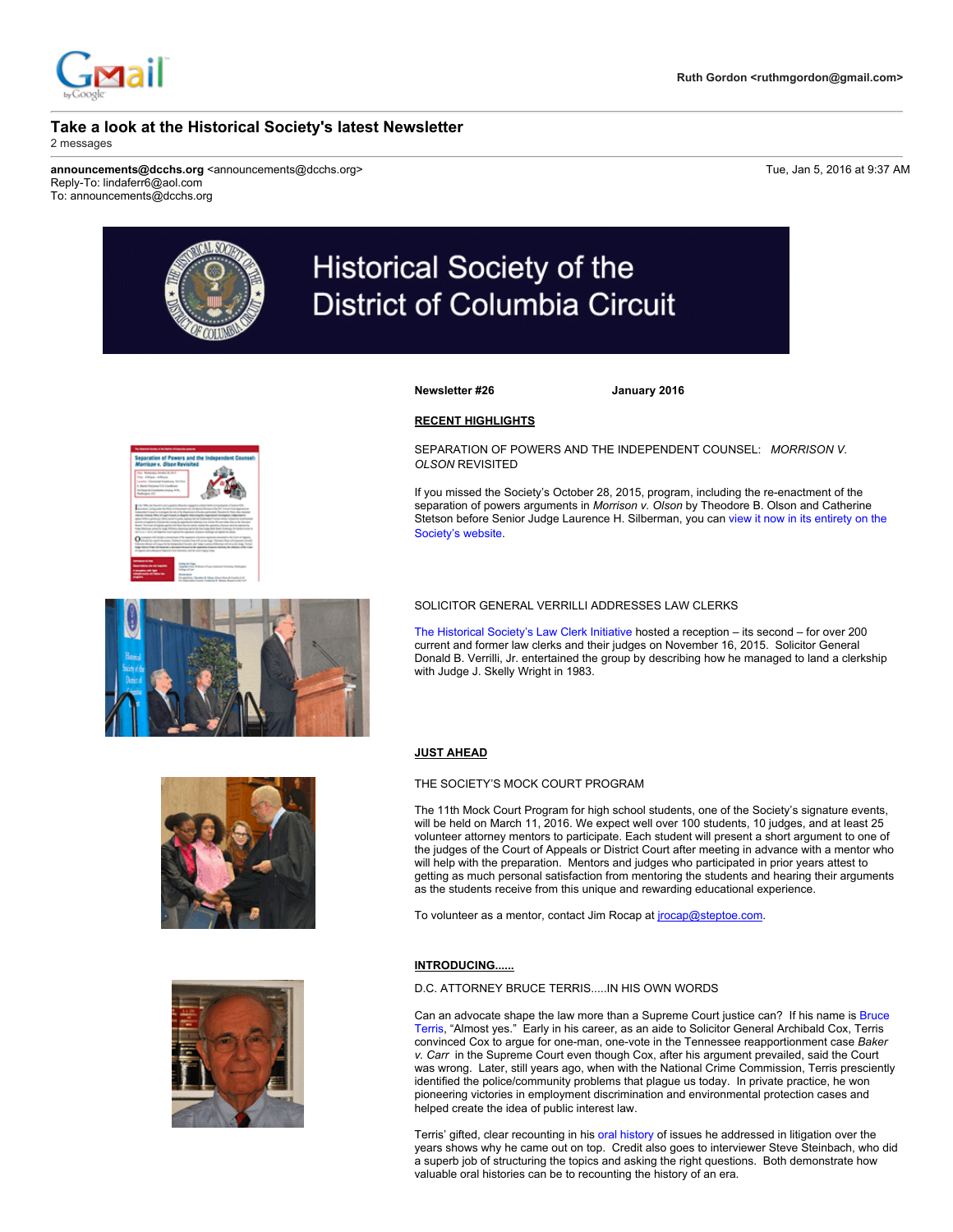







# GENEVIEVE BESKE: THE SOCIETY'S FIRST INTERN

Genevieve Beske, a junior at Walt Whitman High School with a 3.98 unweighted GPA, is pursuing her interest in U.S. history by reading oral histories taken by the Society and writing for our website short articles highlighting significant events in which the interviewees played a part.

A young woman of many talents, Genevieve lived with a host family in Salamanca, Spain for a month this past summer where she studied Spanish – a language she is learning along with Russian. After years on the soccer field, Genevieve's current passion is whitewater kayaking; she recently perfected her hand roll and can be found on the Potomac several days a week. When indoors, she can spend hours working with her grandfather identifying new species of tilefish in an ichthyology lab.

# **MORE FROM THE SOCIETY'S ORAL HISTORIES**

Judge Gerhard Gesell was no stranger to the spotlight by the time he presided over the Pentagon Papers case in 1971. Decades earlier, as a young lawyer in Washington D.C., he participated in the controversial post-war congressional inquiry into who was at fault for allowing the sneak attack at Pearl Harbor. He talked about this in the oral history he gave to the Historical Society, providing fascinating insight into the inner workings of the American political system. Read more.

While U.S. Attorneys offices are today generally button down operations, John Aldock had the great fortune to work in the U.S. Attorney's Office for the District of Columbia in the "Flannery Era." The office then, as now, provided a wonderful opportunity for trial practice, but it also had a wild side unlikely to be found in a U.S. Attorney's office today. Indeed, in Aldock's recounting it is reminiscent of the Wild West in its glory day. Justice generally prevailed though some of the creative actions taken then are inconceivable now, e.g., AUSAs on weekend duty dispensing "common law" divorces, issuing restraining orders, and awarding child custody, all in the name of fostering community peace. Read more.

#### **IN SEARCH OF WRITERS**

You can help the Society preserve and publicize the history of the D.C. Circuit Courts and their judges by writing an article. We are building an archives on our website featuring writings that highlight significant, poignant, and amusing moments in the Circuit's history. We invite you to contribute.

History doesn't have to be old. Write about an experience you had in the courts or interactions you had with a judge or advocate you knew. Or, write about a case you researched. Or about any part of the courts' history that interests you. You, and your subject, can become part of history.

Aim for about 1,500 words or less. Visit our websiteto see articles already posted.

## **A** SLIGHT MAKE-OVER

We have been adding historical content to the Society's website with increasing frequency. In line with these efforts, we have made some incremental changes to the design of the website, which we hope will make it easier to navigate and understand. Visit our home page and our History of the D.C. Circuit Courts pages.

## **A MYSTERY**

Why did Judge Joseph Raymond Jackson, who was never appointed to the U.S. District Court for the District of Columbia appear in two official photographs of the Court? Read this article.



# **ON DISPLAY: THE PORTRAIT OF JUDGE LUTHER YOUNGDAHL**

LUTHER YOUNGDAHL, popular three-term governor of Minnesota, was a U.S. District Judge who served as a voice of reason and restraint during the McCarthy Era. Born in 1896, Youngdahl was one of ten children of a Minneapolis grocer. After serving in World War I, he